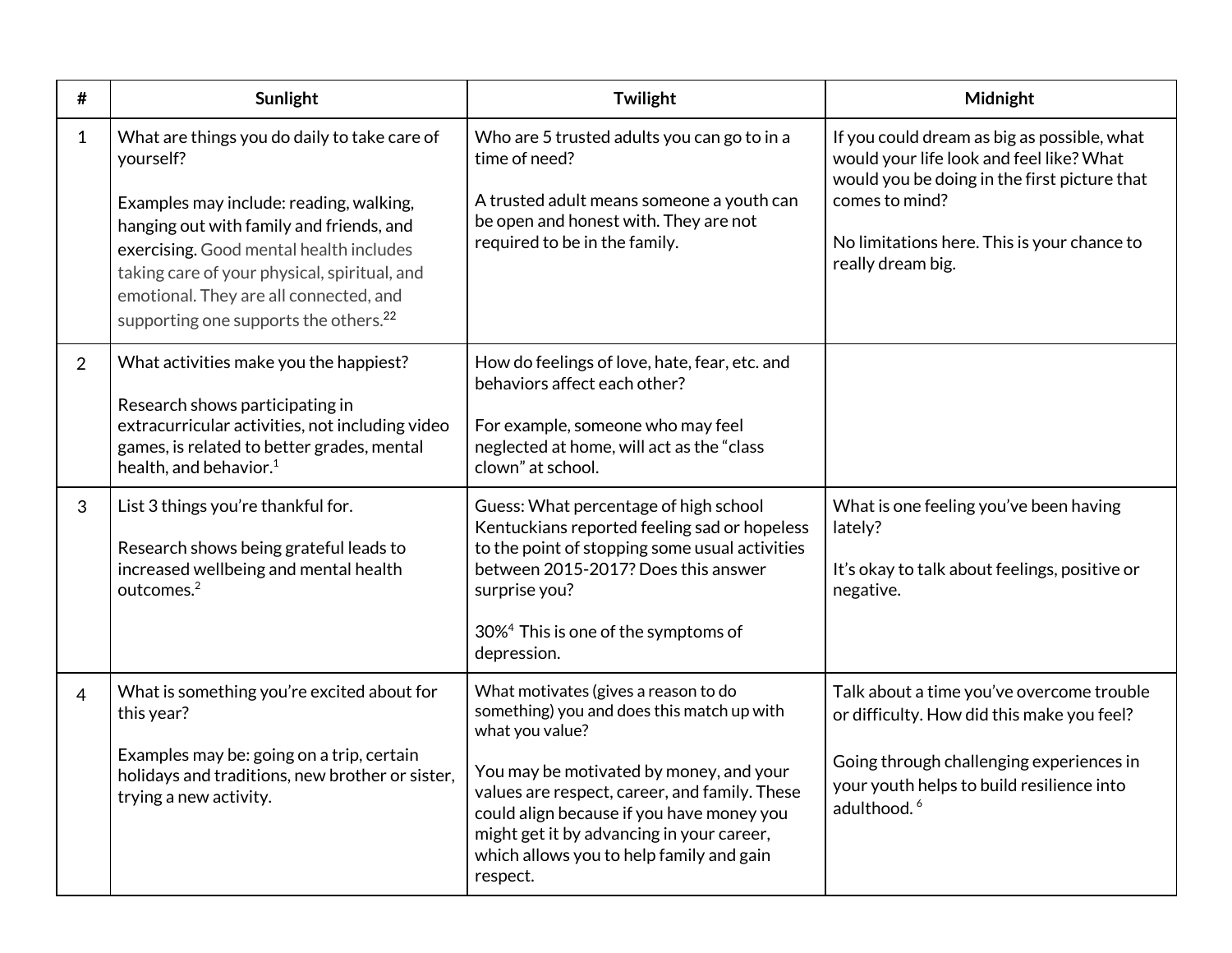| 5              | How do you feel about school or about<br>learning new things?<br>Being actively engaged in learning can help<br>support mental health. <sup>15</sup>                                                                          | What is your favorite childhood memory?<br>Reflecting on positive experiences may help<br>one to feel calm when anxious.                                                                                                                                                                                                       | Everyone put the Crisis Text Line number in<br>their phone. When you need to use it, text<br>HOME to 741741.<br>No matter how big or small your crisis is,<br>someone will reply to your message within<br>minutes and it's FREE!                                                                                                                                                     |
|----------------|-------------------------------------------------------------------------------------------------------------------------------------------------------------------------------------------------------------------------------|--------------------------------------------------------------------------------------------------------------------------------------------------------------------------------------------------------------------------------------------------------------------------------------------------------------------------------|---------------------------------------------------------------------------------------------------------------------------------------------------------------------------------------------------------------------------------------------------------------------------------------------------------------------------------------------------------------------------------------|
| 6              | Which emoji best conveys your day and why?<br>Photo of emoji options. This is a good chance<br>to reflect on how the day went and what you<br>have been feeling.                                                              | Name ways social media, friends and family,<br>your community and history, religious practices,<br>and mental health reading and writing ability<br>can affect mental health stigma.<br>Examples: urban vs. rural, feeling support<br>from your church, judgmental beliefs and<br>attitudes, misinformation, stereotypes, etc. | If you have a friend or classmate dealing with<br>mental illness, what are examples of things to<br>do and say and things not to do and say?<br>Examples of what to do: ask how you can<br>help, show support, keep your friends trust,<br>educate yourself.<br>Not to do: spread gossip, avoid talking about<br>it, support negative behaviors like turning to<br>drugs to cope. $7$ |
| $\overline{7}$ | What are signs someone may be<br>experiencing depression?<br>Examples include: loss of appetite, excessive<br>sleeping or insomnia, crying, messiness,<br>mood swings, lack of motivation to start or<br>complete tasks, etc. | What's been on your mind lately?<br>Do you notice any recurring positive or<br>negative thoughts?                                                                                                                                                                                                                              | If you felt you needed to get help for a<br>mental health condition, what process<br>would YOU go through?<br>For example, you first may reach out to<br>friend, who then goes with you to talk to the<br>guidance counselor.                                                                                                                                                         |
| 8              | Guess: What are some factors you think<br>contribute to people will developing a<br>lifelong mental health condition by age 14?<br>50% of people will develop a mental health<br>condition by age $143$                       | What is your happy place-both literally and<br>figuratively?<br>Literally, your happy place might be out on<br>the field, or in the library, while your happy<br>place figuratively is on a beach with the sand<br>and sun.                                                                                                    | What are you afraid of? (Let's get deeper<br>than snakes).<br>Fears are caused by the belief something is<br>dangerous, painful, or likely to cause a<br>threat. Exploring those may help to bring<br>some clarity to the fears you experience.                                                                                                                                       |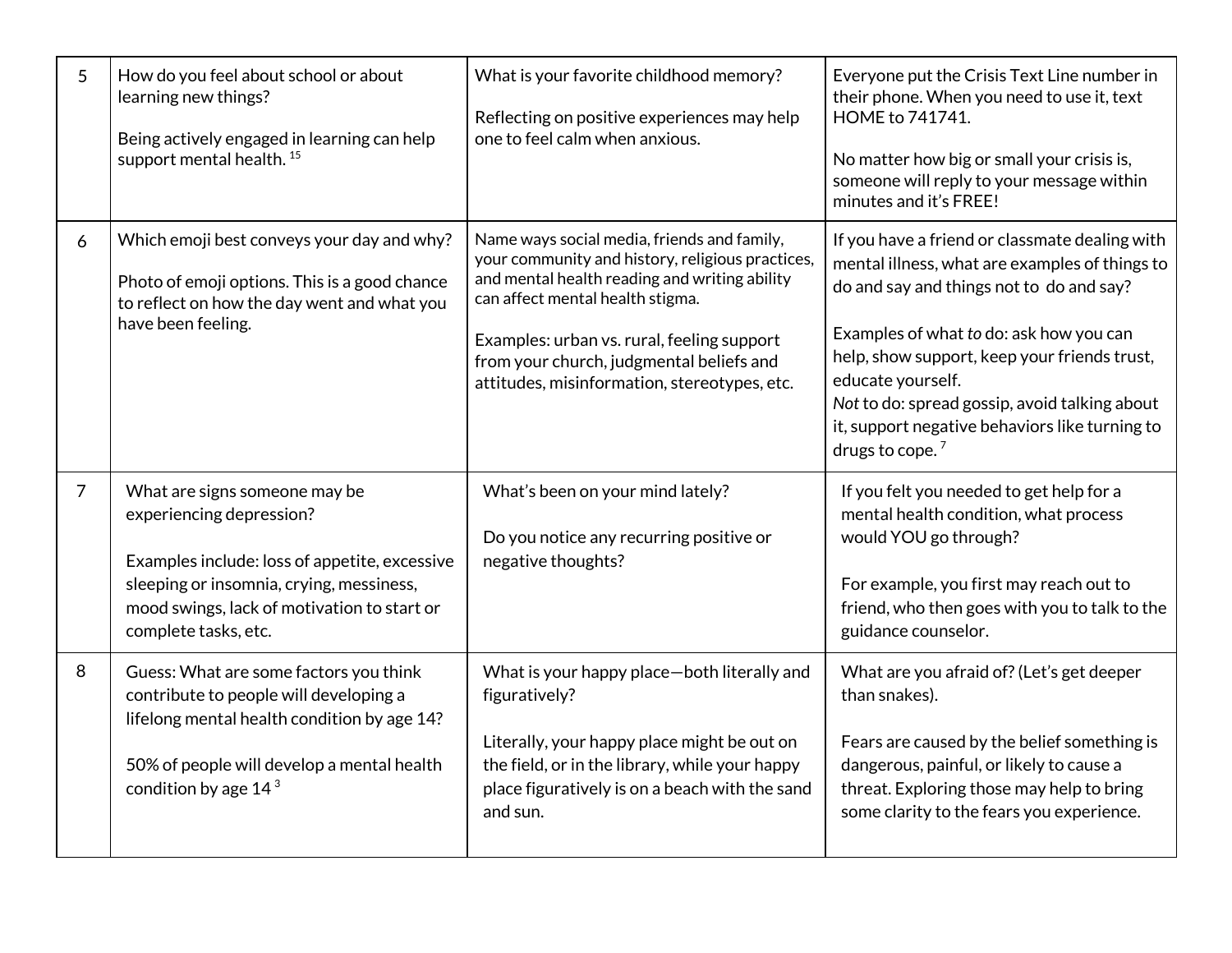| 9  | What three words first come to mind when<br>you hear the phrase "mental health"?                                                                                                                                                                               | What was the last thing that made you feel<br>stressed? Why?                                                                                                                                                                                                                  | Think back to the last tough day you had.<br>How did you get through it?                                                                                                                                                                                       |
|----|----------------------------------------------------------------------------------------------------------------------------------------------------------------------------------------------------------------------------------------------------------------|-------------------------------------------------------------------------------------------------------------------------------------------------------------------------------------------------------------------------------------------------------------------------------|----------------------------------------------------------------------------------------------------------------------------------------------------------------------------------------------------------------------------------------------------------------|
|    | Often, we can internalize mental health<br>stigma without even realizing it.<br>Understanding this stigma exists can help us<br>break it down.                                                                                                                 | Pinpointing something specific that made<br>you stressed, then discussing it, can help you<br>understand your feelings and cope in a<br>positive way.                                                                                                                         | You've survived all the hardest days of your<br>life until this point. Remembering how you<br>coped can help reinforce these strategies<br>for the future.                                                                                                     |
| 10 | Name three resources you could use if you<br>or a friend were experiencing a mental<br>health challenge.<br>Examples: hotlines, resources available at<br>your school, or educational resources.<br>Consider doing a search to find resources in<br>your area. | Do you know someone who has a mental<br>health disorder? What do you know about<br>them besides their mental health status?<br>Reminding ourselves that mental health<br>disorders are common helps us realize why<br>stigmas and misconceptions are inaccurate. <sup>8</sup> | Can you remember a time you participated in<br>continuing mental health stigma?<br>Recognizing how you've contributed to<br>mental health stigma will allow you to avoid<br>it in the future. One example could be a<br>time when you've said, "that's crazy." |
| 11 | What was the last nice thing you did for<br>someone?<br>Research shows that being kind not only<br>helps others but can also improve your own<br>wellbeing. <sup>9</sup>                                                                                       | Do you or your friends use social media?<br>How has it affected your mental health?<br>Social media can be positive or negative for<br>our own mental health and others.<br>Remember to be mindful when using social<br>media.                                                | Write down two mental health<br>conversation starters and share ideas with<br>each other. Use these in at least one<br>conversation with someone tomorrow.<br>Talking about mental health openly can help<br>break mental health stigma.                       |
| 12 | What's something that always makes you<br>laugh?<br>Research shows that laughter has<br>measurable positive effects on mental<br>health. <sup>10</sup>                                                                                                         | What stops you from using mental health<br>resources?<br>There are many barriers to mental health<br>resources: cost, lack of knowledge, and<br>stigma. Recognizing barriers may play a role<br>in helping you overcome them if you need to<br>use resources.                 | What differences might you imagine exist<br>among how mental health and illness is<br>approached in different cultures?<br>In some cultures, mental health is openly<br>discussed; in others, it's kept quiet.                                                 |
| 13 | What types of mental health disorders do                                                                                                                                                                                                                       | What are ways you can show love and                                                                                                                                                                                                                                           | How has your mental health changed over                                                                                                                                                                                                                        |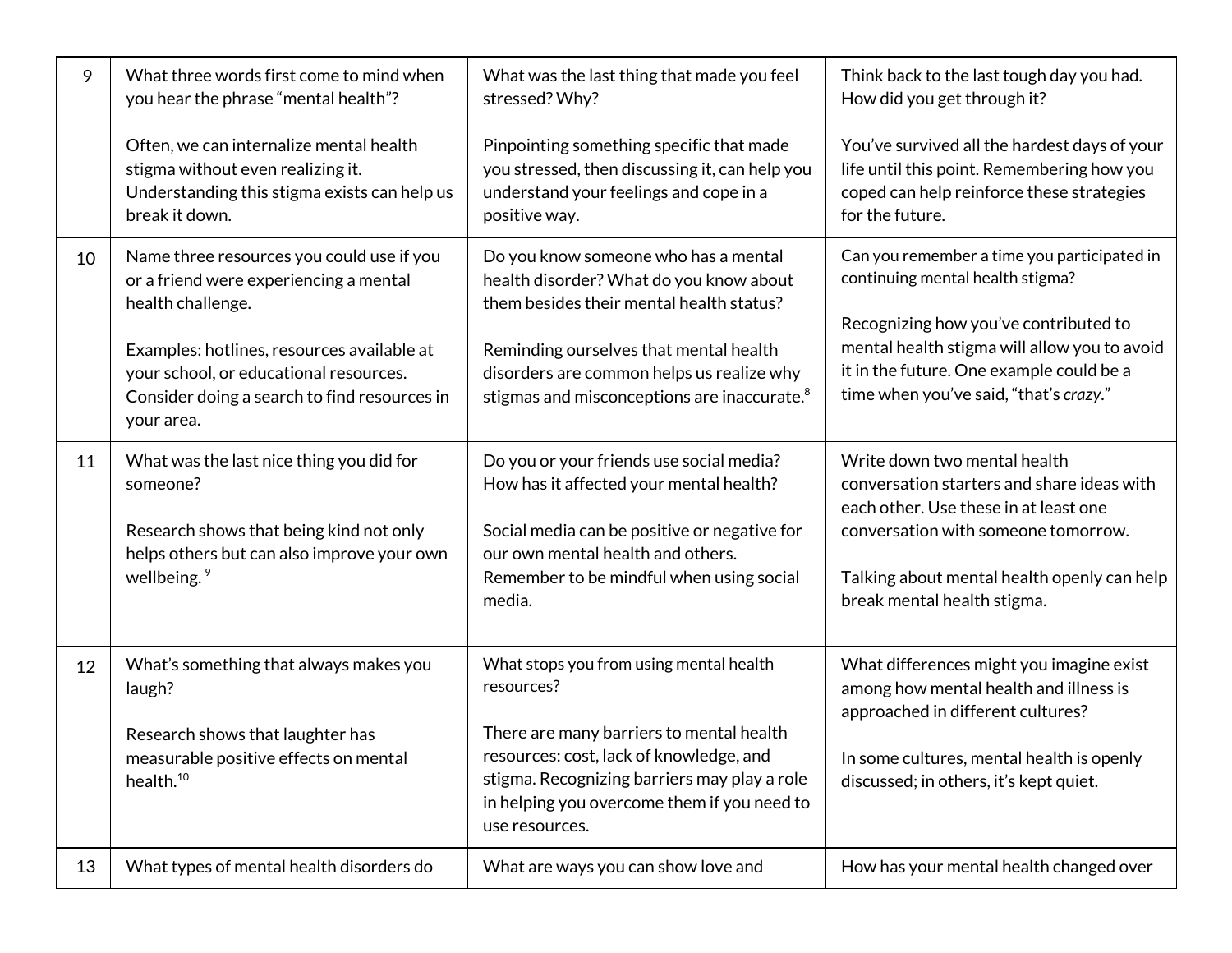|    | you know exist?<br>Examples include: depression, anxiety,<br>eating disorders, schizophrenia, bipolar, etc.                                                                                                                 | support, even when someone makes a<br>mistake?<br>Examples: giving a hug, smiling, saying an<br>encouraging word, offering to help                                                                                         | the years?<br>Do you feel different, have you experienced<br>new emotions, are you concerned about<br>anything, have you developed new habits,<br>etc.                                                                                    |
|----|-----------------------------------------------------------------------------------------------------------------------------------------------------------------------------------------------------------------------------|----------------------------------------------------------------------------------------------------------------------------------------------------------------------------------------------------------------------------|-------------------------------------------------------------------------------------------------------------------------------------------------------------------------------------------------------------------------------------------|
| 14 | How can eating disorders look different<br>across different people?<br>Eating disorders affect people of all shapes,<br>sizes, sexes, ages, and races.                                                                      | Discuss reasons mental health is just as<br>important than physical health?<br>If you aren't tending to your mental health,<br>quality of life, work-life balance, and<br>relationships all suffer.                        | If you were to experience mental health<br>issues, what would hold you back from<br>looking for help?<br>Ex. parents, stigma, lack of availability to<br>therapy, fear of being judged, lack of<br>awareness.                             |
| 15 | What is the best thing that happened to you<br>today?<br>Focusing on the present can help forget<br>about dwelling on past mistakes.                                                                                        | Think about the people in your life. What are<br>some signs or symptoms you've noticed that<br>may indicate someone may have a mental<br>health disorder?<br>Genes can play a role in developing mental<br>illnesses.      | When you're going through a setback in<br>your life, how do you deal with this?<br>Sometimes we tend to see our failures as a<br>reflection of ourselves. We need to realize<br>that failures only help us grow and improve<br>ourselves. |
| 16 | In your personal experience, how does<br>increasing exercise help play a role in mental<br>health?<br>Regular exercise can boost your self-esteem<br>and can help you concentrate, sleep, and<br>12<br>look and feel better | On a scale of 1-10, how confident are you<br>when making hard decisions? Discuss why<br>you gave the number you did.<br>Being confident in making decisions as a<br>child, helps build resiliency going into<br>adulthood. | What are examples of mental health<br>language that's stigmatizing? Do you use<br>this language? If so, how can you avoid<br>doing so?<br>Example: Say "complete suicide" or "died by<br>suicide" instead of "commit suicide."            |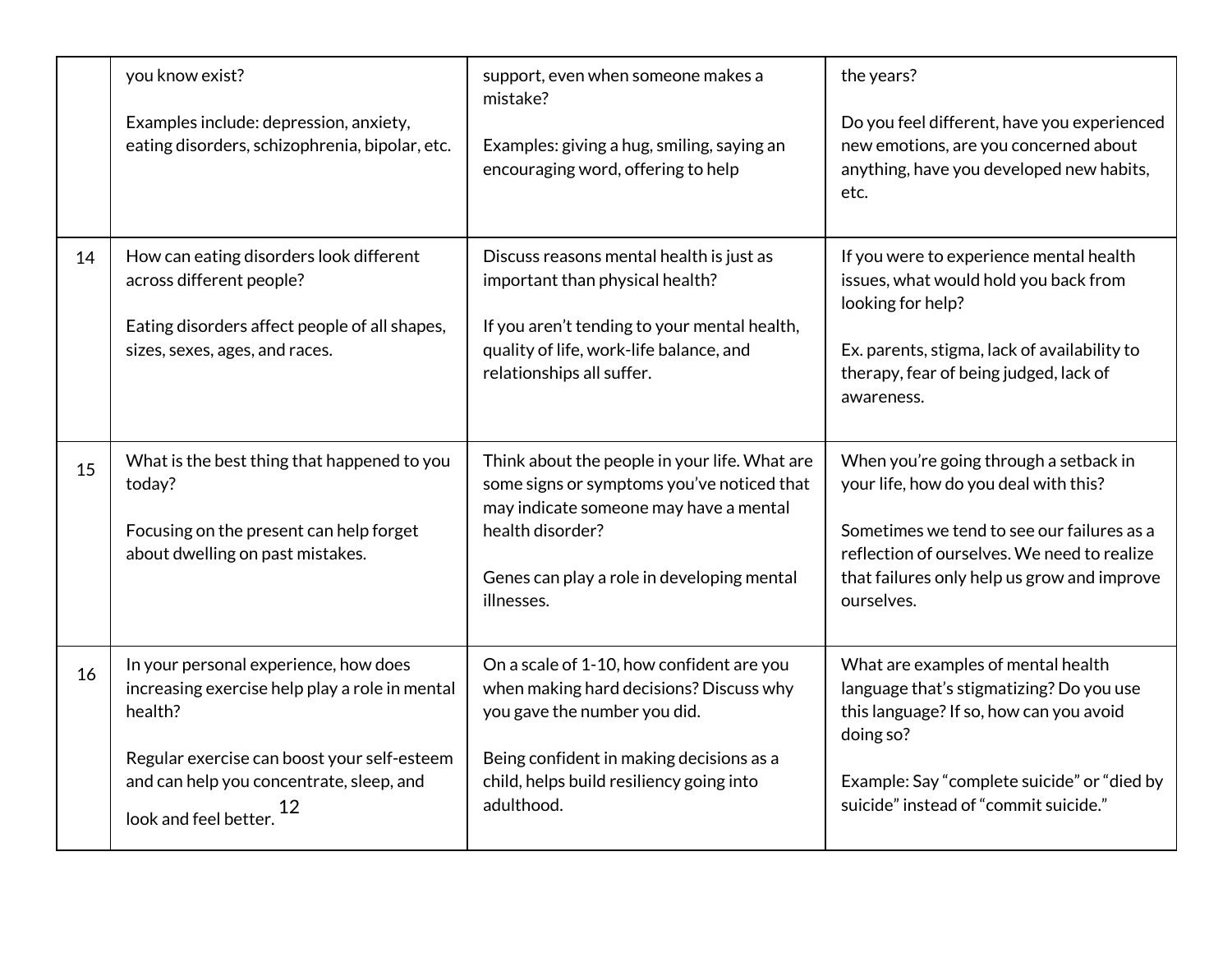| 17 | What are signs of substance abuse?<br>Having difficulties in personal relationships,<br>engaging in secretive or suspicious<br>behaviors, frequently getting into legal<br>trouble, neglecting responsibilities, sudden<br>change in friends and hobbies, etc. <sup>11</sup> | What are the warning signs of suicide?<br>Understanding warning signs will help you<br>be prepared to respond if someone you<br>know begins exhibiting them.                                                                           | How do you respond when someone asks<br>how your day was? Is your answer how you<br>really feel?<br>You don't have to say "good" or "fine" -<br>explaining how you truly feel can help you<br>feel better.                   |
|----|------------------------------------------------------------------------------------------------------------------------------------------------------------------------------------------------------------------------------------------------------------------------------|----------------------------------------------------------------------------------------------------------------------------------------------------------------------------------------------------------------------------------------|------------------------------------------------------------------------------------------------------------------------------------------------------------------------------------------------------------------------------|
| 18 | What mental health resources are available<br>at your school or work?<br>There are often more resources than you<br>might be aware of, so think about it and do<br>some research!                                                                                            | Does pressure from school or work affect<br>your mental health? If so, explore what may<br>be causing those feelings of pressure.<br>Exploring the causes of stress and other<br>mental health challenges can help you tackle<br>them. | How are you going to help the world using<br>your best strengths?<br>Knowing your best strengths and how to<br>use them can make navigating through<br>challenging times easier.                                             |
| 19 | How long do you think the average delay<br>between onset of mental health symptoms<br>and treatment is for youth? Why?<br>The average delay is 10 years. $3$ Using these<br>cards can help reduce stigma and increase<br>resource awareness to shorten that delay!           | What inspires you?<br>Think about different people in your life,<br>celebrities or public figures, or even<br>organizations or programs that you find<br>inspirational.                                                                |                                                                                                                                                                                                                              |
| 20 | Discuss the ways mental health challenges<br>may be expressed at school or at work.<br>Often, even if it's not immediately clear, many<br>people are living with mental health<br>disorders. Understanding how common they<br>are can help eliminate stigma.                 | What are your best qualities?<br>Focusing on what you like about yourself can<br>help improve self-esteem and self-worth.                                                                                                              | What do you wish other people knew about<br>you?<br>This question can give you a chance to share<br>who how you wish to be seen and<br>understood. It a chance to vent frustrations<br>and share true desires. <sup>13</sup> |
| 21 | Name any famous people who have discussed<br>mental health and the impact this on you or<br>the people around you.                                                                                                                                                           | How can you support family members and<br>friends when mistakes are made?                                                                                                                                                              | What are the possible outcomes of your life?                                                                                                                                                                                 |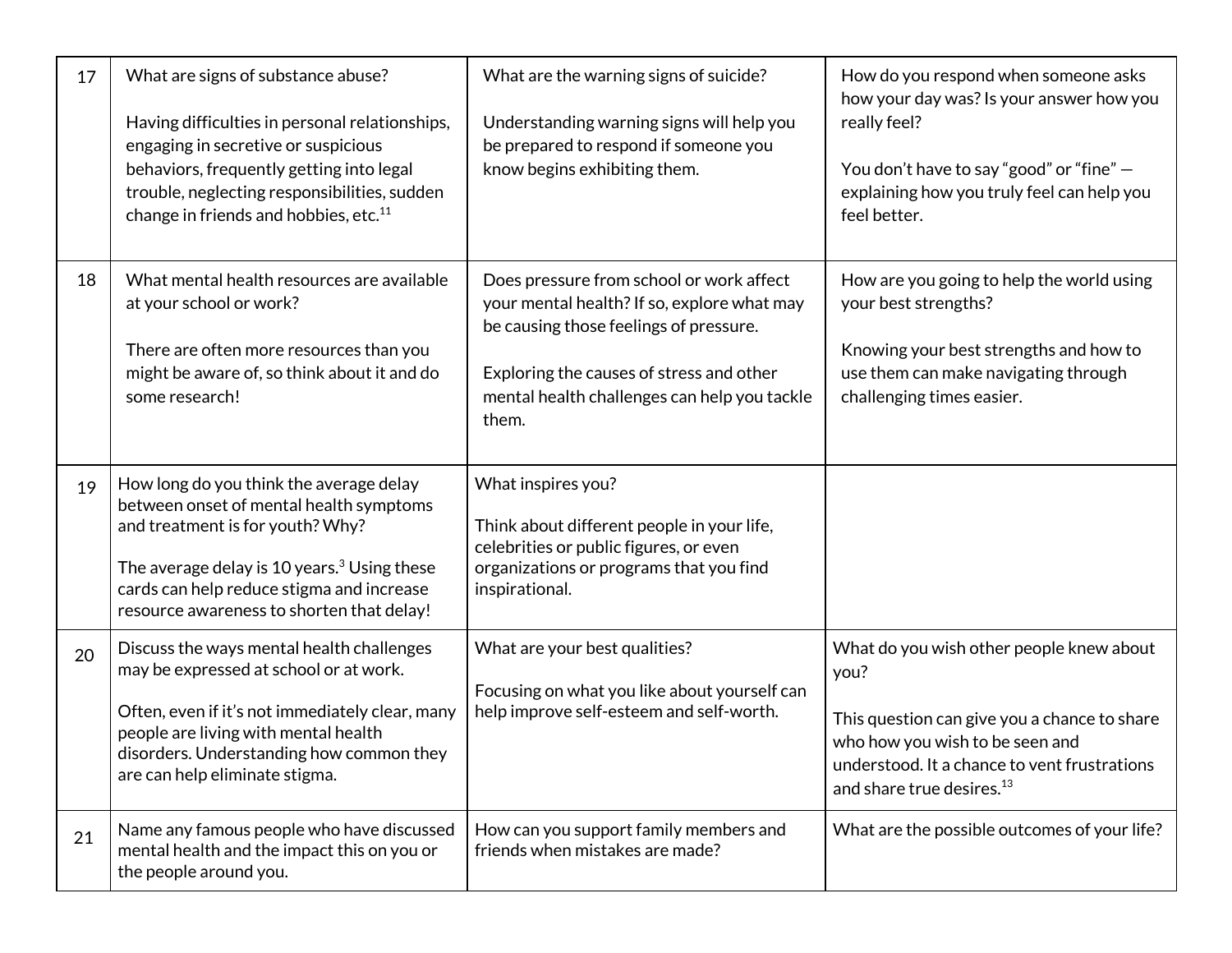|    | Examples include Demi Lovato and Logic,<br>who've talked about their mental health<br>publicly and included it in their music.                                                                           | It is important to think about what we say and<br>advice we give to people. Having a supportive,<br>balanced response can help prevent mistake<br>in the future.                               | This question can help you step back and<br>understand the bigger picture. <sup>13</sup>                                                                                                                                             |
|----|----------------------------------------------------------------------------------------------------------------------------------------------------------------------------------------------------------|------------------------------------------------------------------------------------------------------------------------------------------------------------------------------------------------|--------------------------------------------------------------------------------------------------------------------------------------------------------------------------------------------------------------------------------------|
| 22 | List 3 things that describe your culture and<br>one thing you like about a friend's culture.<br>Culture can be one of the main ways mental<br>health is stigmatized, so it's important to talk<br>about. | What helps you to get out of bed every day?<br>What is your sense of purpose?<br>Think about what your goals are, why you<br>have these goals, what your biggest day to<br>day influences are. | What is something you want, but don't feel<br>comfortable asking for?<br>Even when it's uncomfortable, expressing<br>your wishes clearly can help build stronger<br>relationships and ensure you're meeting<br>your needs.           |
| 23 | What makes your friends nice?<br>Thinking about this helps one to look for<br>qualities of good friends.                                                                                                 | What are you most worried about? What are<br>you feeling most confident about?<br>Talking about your worries with other people<br>can help them learn how to best support you.<br>13           | What is one way I could make you feel more<br>appreciated?<br>Instead of answering this question, ask the<br>other members in your group and think<br>about how you can help them.                                                   |
| 24 | Which three words best describe me?<br>Everyone in the group should try to describe<br>themselves in three words.                                                                                        | What would help make you feel supported by<br>your family, friends, and the people around<br>you?<br>Making this clear can help others learn how to<br>support you in a meaningful way.        | What is the most challenging part of being<br>yourself?<br>Life can be hard on all of us, but sharing<br>what's difficult with others can help you feel<br>better.                                                                   |
| 25 | Which three words best describe you?<br>Each person has the chance to describe the<br>people they're playing cards with in three<br>words.                                                               | What is your motto for your everyday life?<br>If you don't have one, try to come up with one<br>now!                                                                                           | What are some ways you can use today to<br>improve the way you take care of yourself<br>tomorrow?<br>For example, eating a nutritious diet,<br>exercising, and getting enough sleep are all<br>proven ways to improve mental health. |
| 26 | What's the funniest thing you've ever seen or<br>done recently either by yourself or with                                                                                                                | How does being creative affect your life in a<br>positive way?                                                                                                                                 | Take time to work together to create a safety<br>plan.                                                                                                                                                                               |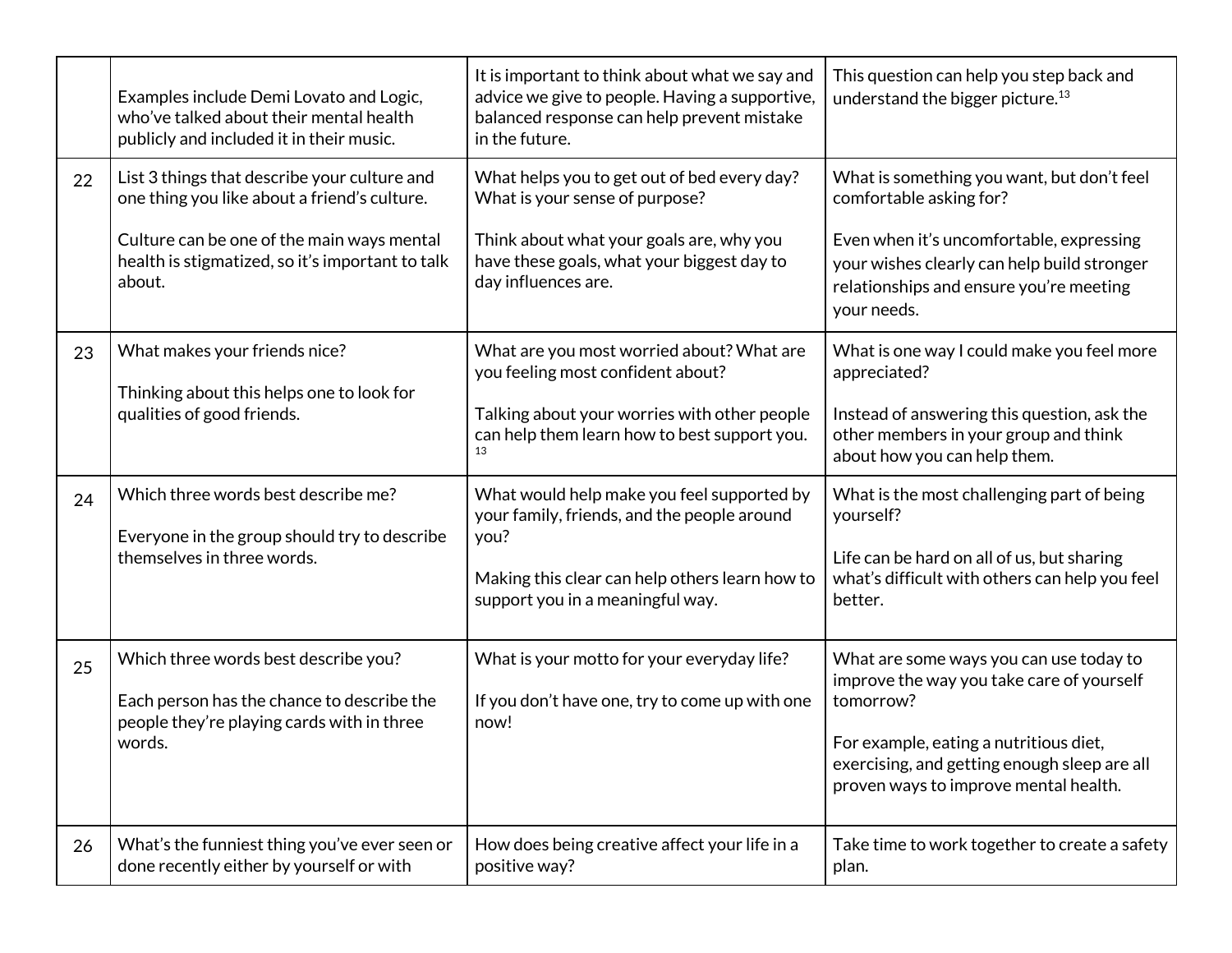|    | friends or family?                                                                                                                          |                                                                                                                                                                                                                               | A safety plan is a list of your favorite or most<br>effective ways to cope, and who you can go<br>to for support.                                                                                                   |
|----|---------------------------------------------------------------------------------------------------------------------------------------------|-------------------------------------------------------------------------------------------------------------------------------------------------------------------------------------------------------------------------------|---------------------------------------------------------------------------------------------------------------------------------------------------------------------------------------------------------------------|
| 27 | Today was so much fun<br>because_______________.<br>Fill in the blank!                                                                      | Discuss who you can talk to if someone you<br>know is experiencing a mental health<br>challenge.                                                                                                                              | Do you feel safe at school or work? Why or<br>why not?<br>Safety at school and work helps lead to<br>positive wellbeing.                                                                                            |
| 28 | What do you wish you could do more often?<br>List three things.                                                                             | What is your go-to when you're feeling<br>stressed or overwhelmed?                                                                                                                                                            | Do you feel like your expectations for<br>yourself are too low, too high, or just right?<br>Having reasonable expectations for yourself<br>can help you reach your goals without feeling<br>like you aren't enough. |
| 29 | Talk about a moment when you've felt really<br>proud of yourself.                                                                           | When you think of someone experience<br>mental health issues, what picture pops into<br>your head? How might this image create more<br>stigma around mental health?                                                           | What are steps you can take to avoid drug<br>use?<br>We often face external pressures, such as<br>peer pressure, to use substances. How can<br>you avoid this pressure?                                             |
| 30 | What is your favorite part of YOU?<br>Think about your personality, character<br>traits, and strengths. What do you like about<br>yourself? | Can you name the three most common types<br>of mental health disorders among<br>adolescents? Why is this important to<br>understand?<br>Anxiety, Depression, Attention Deficit<br>Hyperactivity Disorder (ADHD) <sup>14</sup> | How confident are you in yourself?<br>Do you believe in your ability to reach your<br>goals or make good decisions? Why or why<br>not?                                                                              |
| 31 | How would your best friend describe you?                                                                                                    | Do you have a close relationship with your<br>neighbors? If not, what could you do to build a                                                                                                                                 | On a scale to 1-5, where 5 is the most, how<br>would you rate your self-esteem? Why?                                                                                                                                |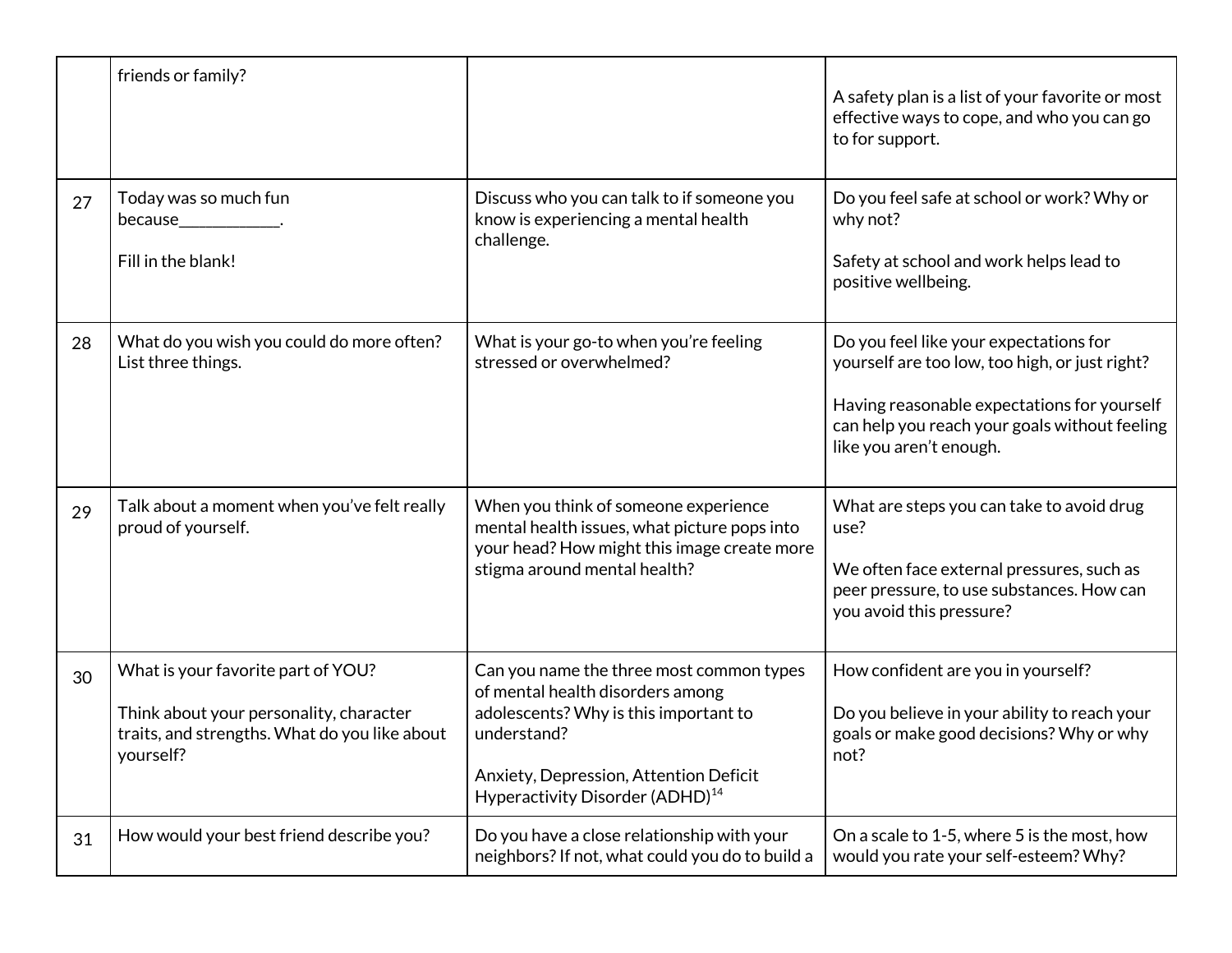|    | What words would your best friend use? How<br>would they talk about you to other people?                                                                                                                              | relationship?<br>Neighbors can often become trusted adults<br>and friends.                                                                                                                                                   | Self-esteem is how you feel about yourself<br>and your decisions. <sup>17</sup>                                                                                                                                                                                                   |
|----|-----------------------------------------------------------------------------------------------------------------------------------------------------------------------------------------------------------------------|------------------------------------------------------------------------------------------------------------------------------------------------------------------------------------------------------------------------------|-----------------------------------------------------------------------------------------------------------------------------------------------------------------------------------------------------------------------------------------------------------------------------------|
| 32 | What's something you're interested in that<br>haven't been able to try yet?<br>Have you always wanted to try a new cuisine,<br>travel, or skydive? Think about what you're<br>looking forward to doing later in life! | Do you feel like the expectations of your<br>parents, teachers, coworkers, or bosses are<br>too low, too high, or just right? Why or why<br>not?<br>Expectations can cause stress, so it's<br>important to be aware of them. | How do your personal experiences shape<br>your view of mental health?<br>Personal beliefs can have a huge influence on<br>mental health. For example, certain cultures<br>may have more stigma than others.                                                                       |
| 33 | What ways have you given back to your<br>community?<br>Being involved in and surrounded by your<br>community can help improve wellbeing. <sup>15</sup>                                                                | What would good mental health mean for<br>you?<br>Remember that having good mental health<br>doesn't mean being happy all the time! It<br>should include negative emotions with ways<br>to cope, too.                        | What are your mental health goals for<br>yourself?<br>What are some goals you can set that are<br>doable? An example is doing one thing to<br>de-stress each day, whether it's meditating,<br>yoga, drawing, or anything else.                                                    |
| 34 | What was the last book you read for fun?<br>Reading and other hobbies you enjoy can help<br>you maintain positive mental health. <sup>15</sup>                                                                        | What does empathy mean to you?<br>Empathy is defined as the ability to be aware<br>of and sensitive to the feelings of others. <sup>16</sup><br>How can you use empathy to support others?                                   | How do you think mental health is affecting<br>your kids, friends, or coworkers?<br>Everyone has mental health! It influences all<br>of us, whether it's in a positive or negative<br>way.                                                                                        |
| 35 | Who would you talk to if you needed advice?<br>These might be close friends, family members,<br>and other people you can depend on and can<br>discuss tough topics with.                                              | Name at least one long-term goal you have.<br>How are you taking steps towards this goal?<br>Try to think of big-picture things that<br>motivate you. Why is this goal important to<br>you?                                  | What reasons make mental health important<br>or not important to talk about within your<br>own community?<br>Having conversations about mental health is<br>important in breaking down stigma.<br>Understanding why we need to have these<br>conversations can help motivate you! |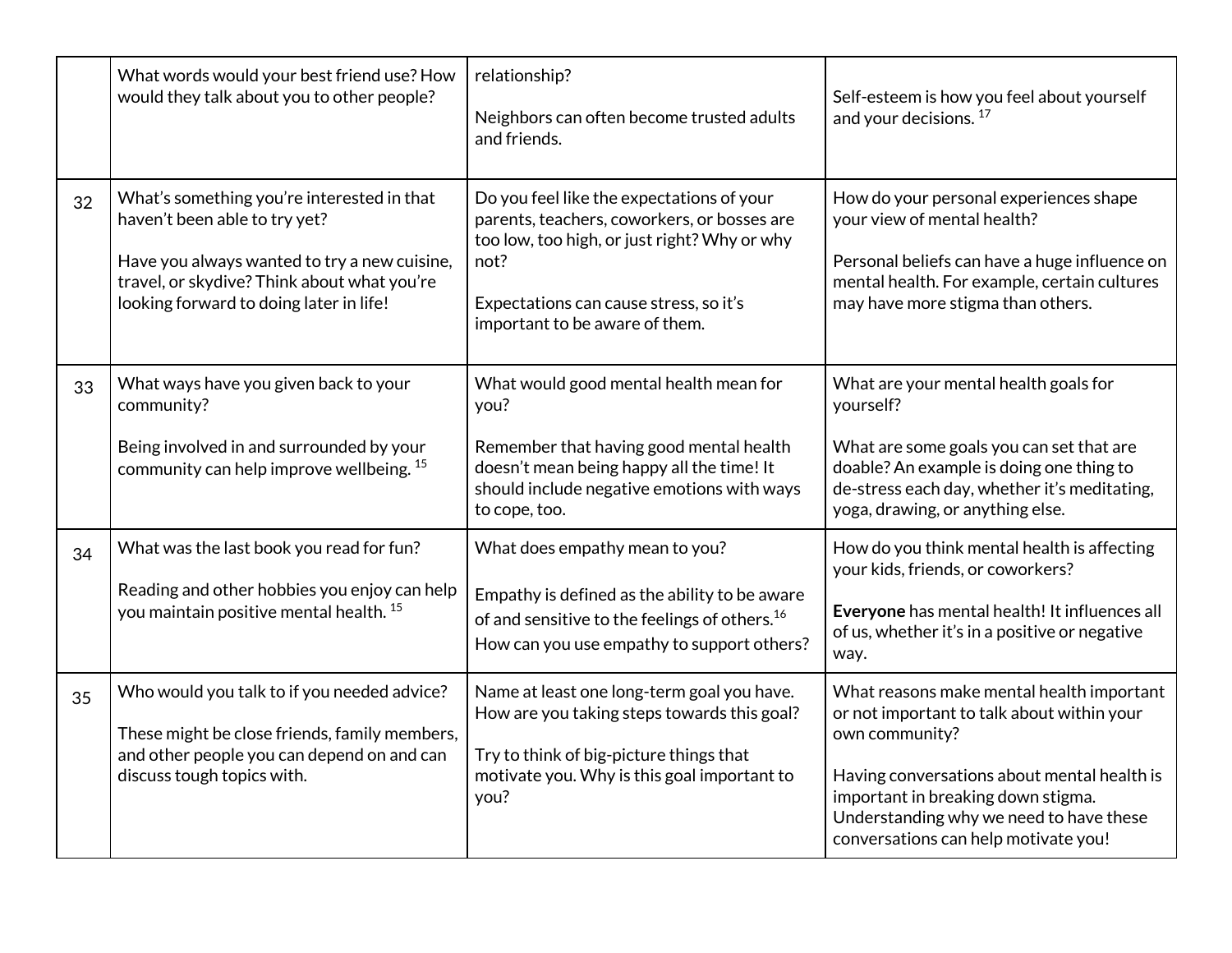| 36 |                                                                                                                                                                                                                        | What helps you to calm down when you feel<br>anxious or stressed?<br>Healthy coping mechanisms help to deal with                                                                                                                                              | From your perspective, how are substance<br>use disorder and mental health connected to<br>each other?<br>Substance use and mental health issues                                                                                                                                          |
|----|------------------------------------------------------------------------------------------------------------------------------------------------------------------------------------------------------------------------|---------------------------------------------------------------------------------------------------------------------------------------------------------------------------------------------------------------------------------------------------------------|-------------------------------------------------------------------------------------------------------------------------------------------------------------------------------------------------------------------------------------------------------------------------------------------|
|    |                                                                                                                                                                                                                        | stressful situations. <sup>5</sup>                                                                                                                                                                                                                            | often happen at the same time. Think about<br>how they can affect each other.                                                                                                                                                                                                             |
| 37 | Why is it important to start conversations<br>about mental health?<br>Starting mental health conversations can help<br>break down stigma, which in turn makes it<br>easier to find and use mental health<br>resources. | Do you feel hesitant to start conversations<br>about mental health with your friends and<br>coworkers? Why or why not?<br>The stigma surrounding mental health can<br>make it hard to start conversations. Explore<br>why discussing mental health might feel | What sense of purpose or responsibility do<br>you have to guide your life?<br>Why do you do what you do? Talking about<br>this can help you remember and find joy in<br>what you do.                                                                                                      |
| 38 | What clubs and groups are you involved in at<br>school or work? Do you feel a sense of<br>community within these groups?<br>Being surrounded by a supportive community<br>can improve mental health.                   | awkward.<br>Do you feel pressure to "fit in" at school or at<br>work? Why or why not?<br>Peer pressures can contribute to mental<br>health challenges. <sup>19</sup>                                                                                          | What do you see when you look in the<br>mirror?<br>Go deeper than just your reflection. Who are<br>you, and how do you feel about yourself?                                                                                                                                               |
| 39 |                                                                                                                                                                                                                        | Do you feel like you have strong mental<br>health knowledge? Why? What are some<br>steps you can take to increase your mental<br>health knowledge?<br>This is important to understand your and<br>others' wellbeing and break down stigma.                    | If someone in your family was diagnosed<br>with a mental health disorder, what could the<br>biggest consequences would be?<br>Mental health stigma can affect families.<br>Sometimes it means feeling embarrassed,<br>but it could also mean more serious things<br>like losing your job. |
| 40 | How do you define the word "stigma"?<br>Stigma is a significant barrier to having<br>discussions or accessing care for mental<br>health. What does it mean to you?                                                     | What are some stereotypes of people<br>experiencing mental health challenges? Why<br>aren't these stereotypes true?<br>Stereotypes are often discussed on TV, in the<br>news, and among friends. Eliminating these                                            | What kind of information do you think is<br>important for adults to know if a youth is<br>experiencing a mental health challenge?<br>Do some research using trusted sources!<br>Knowing what to do can improve and save                                                                   |